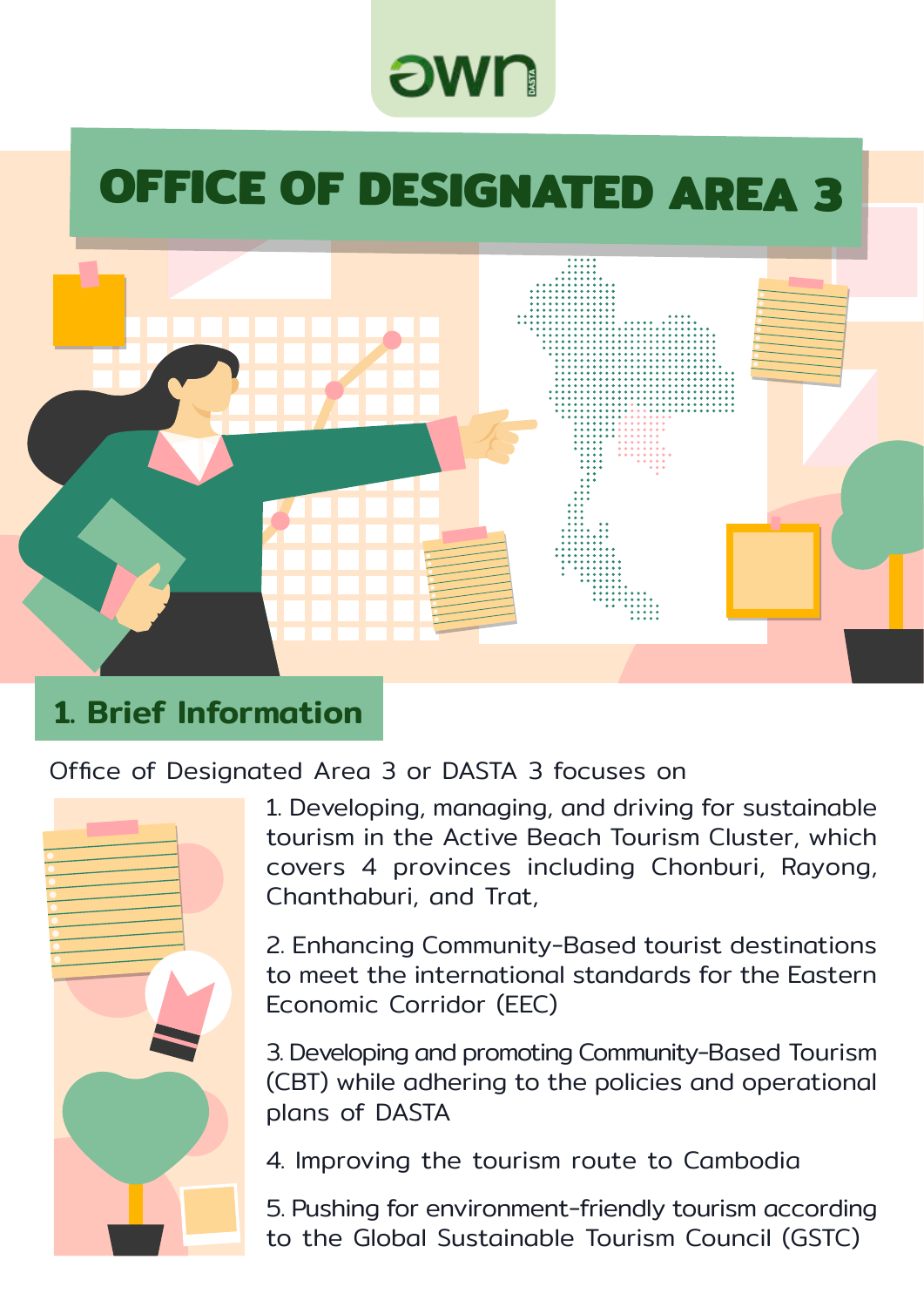6. Creating opportunities and equal access to tourist destinations through the development of Tourism for All Model.

7. Developing Application Platform (Smart Active Beach) and Website for All (www.smartactivebeach. dasta.or.th) to facilitate access to tourism information of the Active Beach Tourism Cluster



### 2. Outstanding projects



1) Project to improve tourism destination management and tourism facilities in the designated areas for sustainability - to provide quidelines for the promotion and development of Tourism for All Model and develop a tourism information service system in the Active Beach Tourism Cluster for universal access



2) Development and promotion of creative tourism products in the designated areas – to develop and manage tourist routes and destinations to support cruise tourism (Including Koh Chang), promote tourism activities, and develop communities' tourism products and services based on their potential and identity in order to promote tourism marketing (DASTA 3)